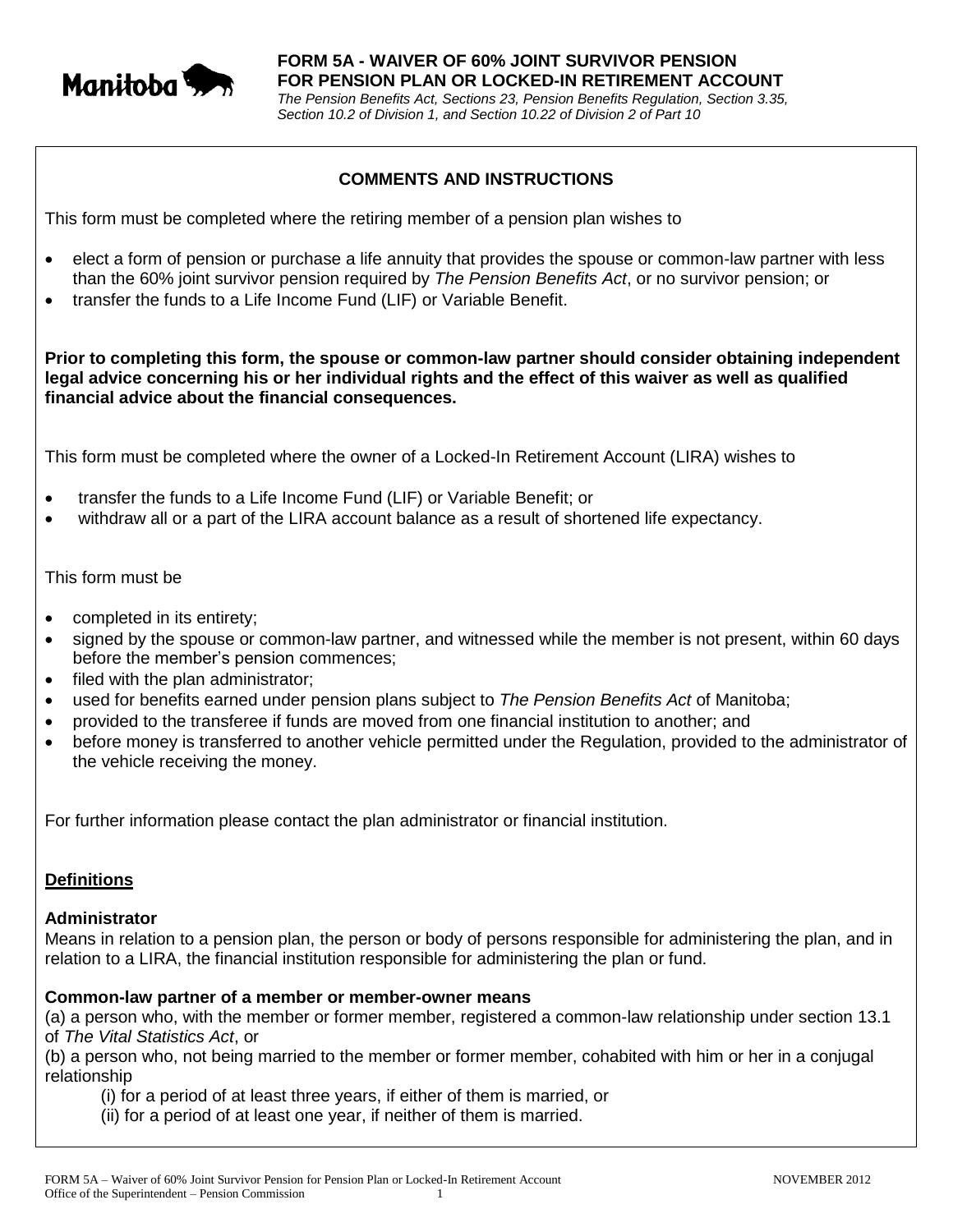## **Joint survivor pension**

Means a form of pension that pays a pension on retirement to the member or member-owner for his or her lifetime and, after death, to the spouse or common-law partner for his or her lifetime.

## **60% joint survivor pension**

Means the j**oint survivor pension** required by *The Pension Benefits Act* that pays a pension to the member for his or her lifetime and, after death, provides the spouse or common-law partner with a pension for his or her lifetime that is at least 60% of the pension that was payable to the member.

## **Member**

Means an employee or former employee who is accruing or entitled to a pension under a pension plan, but is not yet retired and receiving a pension under the plan.

#### **Member-owner**

Means the individual identified in the LIRA contract as the annuitant and who as a former member of a pension plan transferred a pension benefit credit directly or indirectly to that LIRA.

## **Spouse**

Where used in relation to another spouse means the person who is married to that other spouse, and "spouses" mean two persons who are married to each other.

## **Variable Benefit**

Means a retirement benefit payable to a member from a pension plan that is subject to the requirements of the Act and pays an adjustable flow of retirement income to the member based on prescribed annuity factors.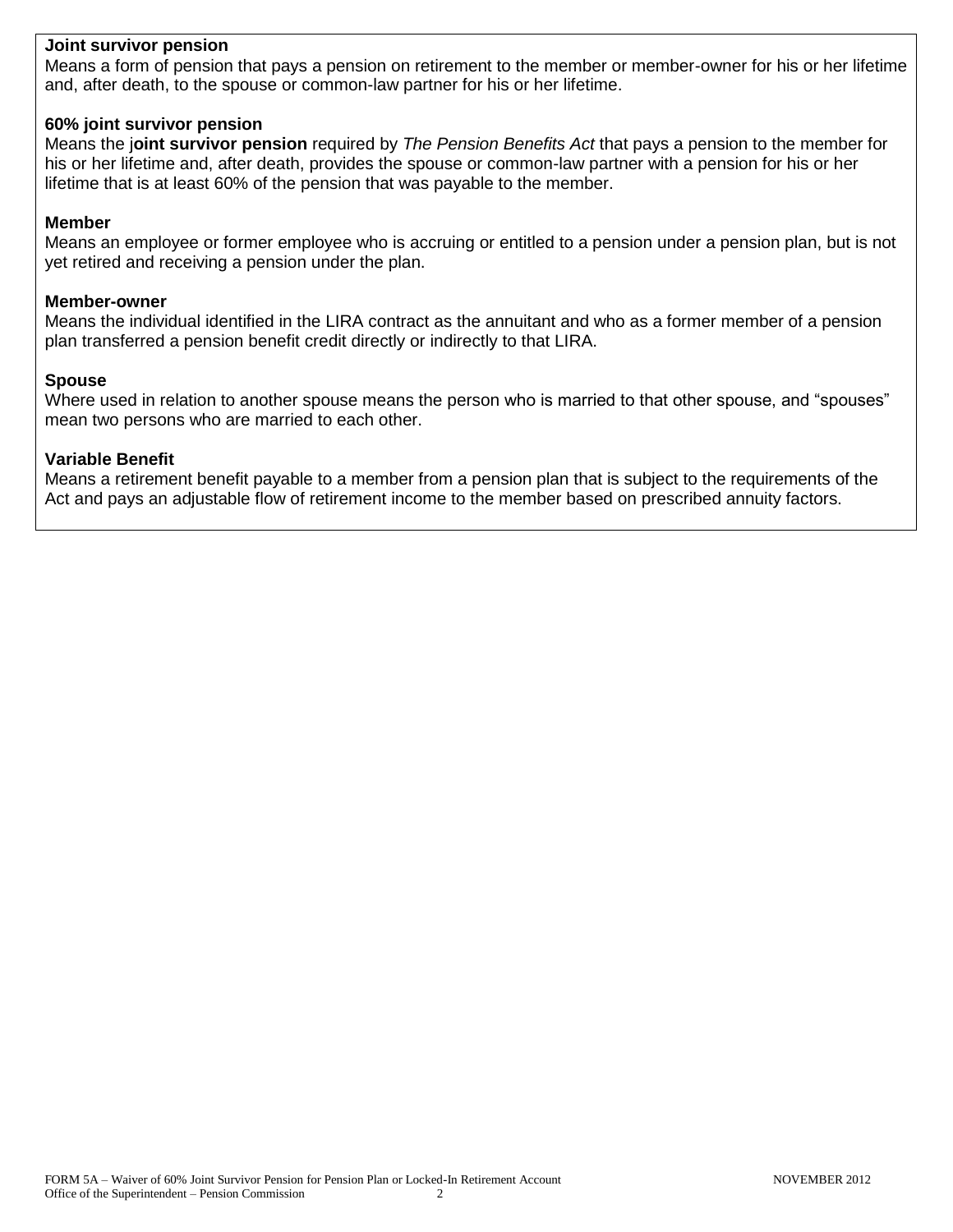

### **This form should be completed where:**

The retiring member of a pension plan wishes to

- elect a form of pension or purchase a life annuity that provides the spouse or common-law partner with less than the 60% joint survivor pension required by *The Pension Benefits Act*, or no survivor pension; or
- transfer the funds to Life Income Fund (LIF) or Variable Benefit.

The owner of a Locked-In Retirement Account (LIRA) wishes to

- transfer the funds to a Life Income Fund (LIF) or Variable Benefit; or
- withdraw all or a part of the LIRA account balance as a result of shortened life expectancy.

|                         | , am the spouse or common-law partner |
|-------------------------|---------------------------------------|
| (as described above) of | (name of member or member-owner)      |

The member or member-owner earned benefits under a pension plan subject to *The Pension Benefits Act* of Manitoba (Act) and was employed in Manitoba on the day he or she ceased to be an active member of the plan.

I understand that under the Act

- I am entitled to a joint survivor pension on the member's death that must be at least 60% of the pension payment that was payable to the member;
- I may waive my entitlement to the 60% joint survivor pension after receiving certain information and completing this waiver;
- if I sign this waiver I will no longer be entitled to the 60% joint survivor pension;
- this waiver may be revoked before the retirement of the member or member-owner by filing with the administrator a written revocation signed by me.

I certify that

- I have read this waiver and understand it;
- I have read the member's retirement statement or a statement from the financial institution showing the balance in the owner's account and know the amount of the benefit I am giving up;
- I am aware of the consequences of waiving the 60% joint survivor pension, and despite the consequences, I waive it;